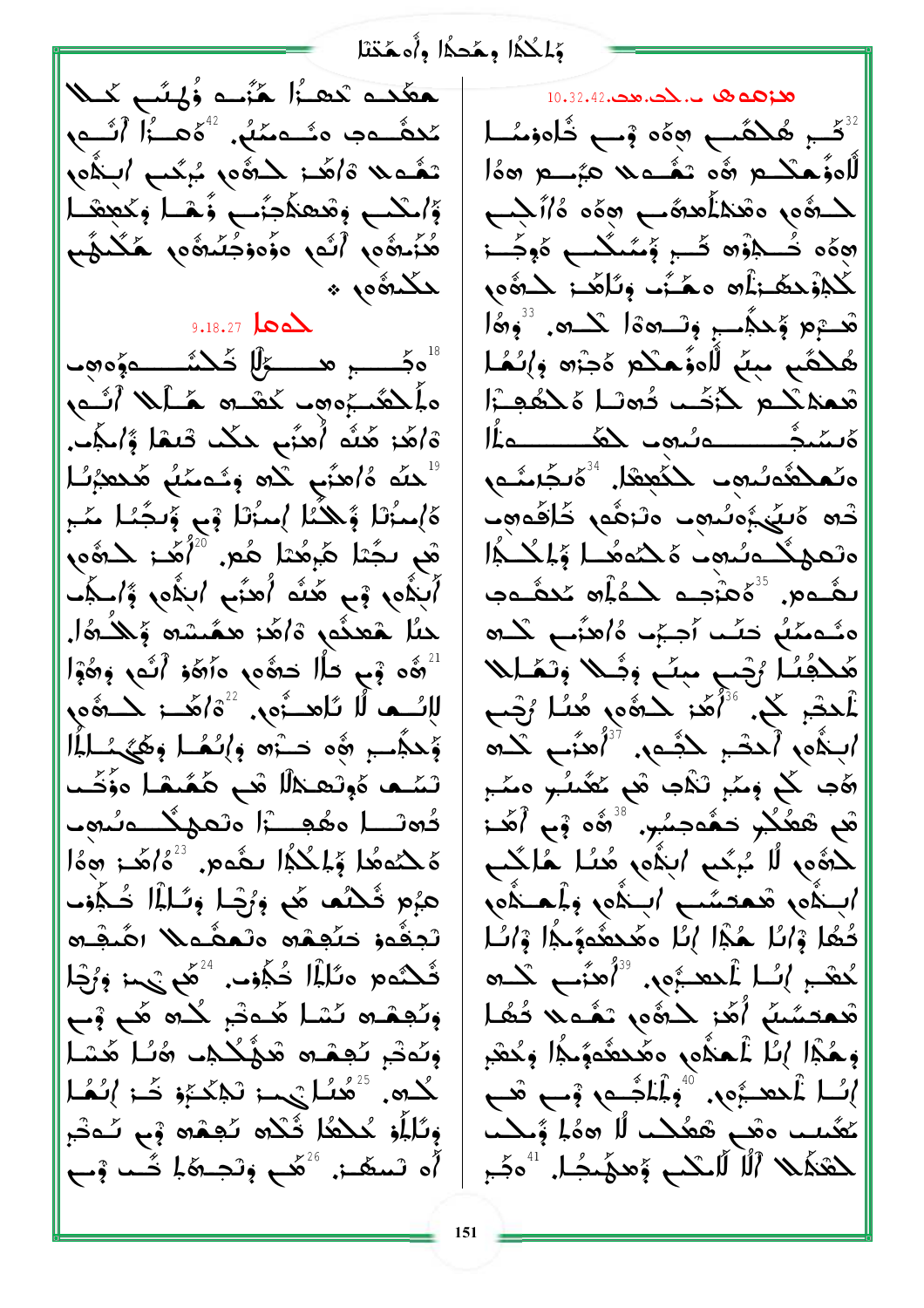وَلِمَكْمًا وِهَجِمًا وِأَوْهَقْنَا

 $\mathbf{C}$ نُدَهُومِ مِدَهُ حَجَّىبٍ.  $\mathbf{a}^{22}$  مَكْسِمًا  $\mathbf{b}$  مُحَسَنًا هُجِعْكُمْ نَجِهَا ذُهِ خَرْهِ وَإِنَّمَا هُـا وقدهكُاهدُا مِن كَمُومٍ وْإِلَمْكَ كَجُلَ <sup>33</sup>َ حَجْمٍ هُـُءِم وُ/هزَّمَـّي گُـبِر أَسمَ كُـع يُحِبَّا أُوْحَدًا وَّبَّبَ حَدَّى وَلَـٰهَ فَكَافَقَهِ. أَوْجَــز أَنَّــم هِ أَمَّاؤُكُــا كَعْـــوَّهِ ۖ ةَافْـــمْـ هَكْـــةُهِ نُهِمُّـــدًّا أُــــبر بالمستنه بمقسمة وسنتبرئ لِمُشْمَلُهِ وَهُدْمٍ وَٱلْمُأْهَدَ حَكْسٍ وَٱلْمَالَةِ بُوْهِ وَاسِنا لِمُنْفُوعُه لِمُحْلَمِ أَبِناهِ<br>مِنْهُمْ. <sup>دَي</sup>ِيا أَسْلَح وْمِ وِهُمْعُدِهِ هُمِ كَعِنْقَا سَبٍّ كَلِّجَعٍ وَلَـْ1000 نُوْزَىعٍ لَّهِمْ هُوَمٍّ فَيْ بَهُمْ مَنْ الْمَشْمَلُ الْمُسْمَلُ ەقىم مىنىمىلا ەقىم بەئىلى ئەشىم فَعِكُمِهِ وَجَزِ أَلَـْمٍ كَيْجِزًا هُكْمٍ لأَعْمَدُ لِمُنَّلًا وَالْمَؤْثَـــا كَعَدْوُهِ) مكلا أألما لمؤمداً أمّي هُدوَمْ لِحْدَةُ مِنْ هُدَيْتُمَا وَيُحْدَثُوا وَلَمُوقَبِّدِاً جَرْهُا وْالْمَخْجَدِ هُودُ*تُ*ا وِالله الله مْدَمَّى \* وَمَعْدَ 12.27 أَهُمْا أَمِّد مَنْجُبٌ كُمْ لِجْعِزًا وَجُحِكَ : سِنَ رَأَلَ يَسْمَ خُحِكَ : مَثَّابٍ ابْتَدَّامٍ حَكْمَةٍ مِنْكُمْ مِنْقَامٍ وَقَاهِ اَخْمِعْهِ مَاْمٍ حَذَّومَهِ مِعْجَمِ فَيَجْمَأْ محكَّمَها البكَّاهِ مِمْلَى البكَّاهِ. "أَمْلَام يْ وَجُوْمَنَا وَجَلَاهُا هُدَاوَّحَنَّى هُكَذَا رەَفْجصْ نىنَ للْكَ بِاهْكُمْ مِنْ أَسْتَمَاءَ

وُالْمَا حَمَّەجسُـــا وَّاجْــــە۞ كَـــــــــم هَٰكَلاَجُــهِ مِن هُجُــهْـا لَمْ يَوْزُلْ أُهَٰــز إِسُــٰ الْمَــٰ لِّكُمِ وَّالِيمَ إِنْقُلِ وَهُنَّعُبِ ۖ هُوَصُلُ وَلَٰا ۖ تهتمشيه كثير الأصبح وصنفتهن هَكْثُمْلُو وَِّكْلُوا \* 21.15.26 00.000 دَاه مُكْوَّر سُمِعُوْدًا هُكْبِي ٱلْمُكْتَبِينَ ەَهكم كُمْ لَأُوزُهكْمْ. أَأْوُلُمُ وَهَوَ كَعَمِ إِنْمُاً أَحْقَدِ ۚ قَوْ هَعَنَنَا فَ وَجَنَّنِي كَعِدِهُو أَسُلَّ سَرٍّ هُي تَأْخِفُتِهِ! هُبِهُتِكُمْ وَهِمْكُمْ مِنْ مِنْهُمْ مِنْهُمْ وَمِنْهُمْ مِنْ مِنْهُمْ مِنْ مِنْهُمْ مِنْ مِنْ مِنْ ة استجمعها وما تعليم مُستوءُه لْلُوزُهنْكُ هَدَكُم أَسْلَ مُبِئَلَتُ؟. أَهْ لِمُعَمُّلَ إِسْزَاطٌ كَلَّلٍ كُلُّلٍ فَعَكُمْ هَا لِّهُمْ مُحَقَّدِتِ ضَرِ أَسْمَ هِءُا لِكَمْلُهِ ثُكْتُوهِ هُمُسْمًا. "مَيْهِجْمْ كَتْوُمْ مكعُنا معْمَكْتَمَا هِمًا حَسْفُهِم َفَمِكُمْ دَخُلُو خُلُو ثَـٰلاً مَحْلِ وَّحَجُـٰ كْلُـهُ | حَكْمِعْـا حَجْـمعْـمـٰكَسِ.  $^2$ هَـٰـِ هعَكد هَكَسه لَا كُلهُ اوْ أَهْرَه كَله مُعْلَمَ الْمَسْمِ حَعُما وْحَــُمِ أُحِــِمْ تُمَسِّقُومِ أَمْكَنِي وَهُنْقَسَمْ وَقُلْبَقُومِ الْكُمِ لِمُمْلَأَ أَنُـمٍ وِنُعُّمَعُـاً.  $\int_0^{21}$ أَمْــٰز لْمَدْهُوبُ وَسَمٍّ مَكْسَبٍ وَهُكُلُّهِ أَبْتَدَ وِلْعِزْهُمْ هُمْ هُوَهْلُ ثُلْمُهُمْ يُؤْهِبُهُمْ لَلْمُحَمَّ وَجِكَعِنْدَا ضَرِ أُهَدِ أَبِيْهِ وَلَا تَسْوَءُهِ يُحافَّى حَسَّدُه والْا خَحْبْ إِبْرَ مَعْدَهَا }

ؤُهِنُـا وَكُجِزُهِ أَا أُهِدِ ۖ جَبِيحِكَا ٱلْأَ

بكجدُه ووُمسُل ومُبكَّدٍ حَبَّا وِجُـ

هُنْتُسْ أَجْلاً أُجْسِعٍ. "دهُب وُّوسُل